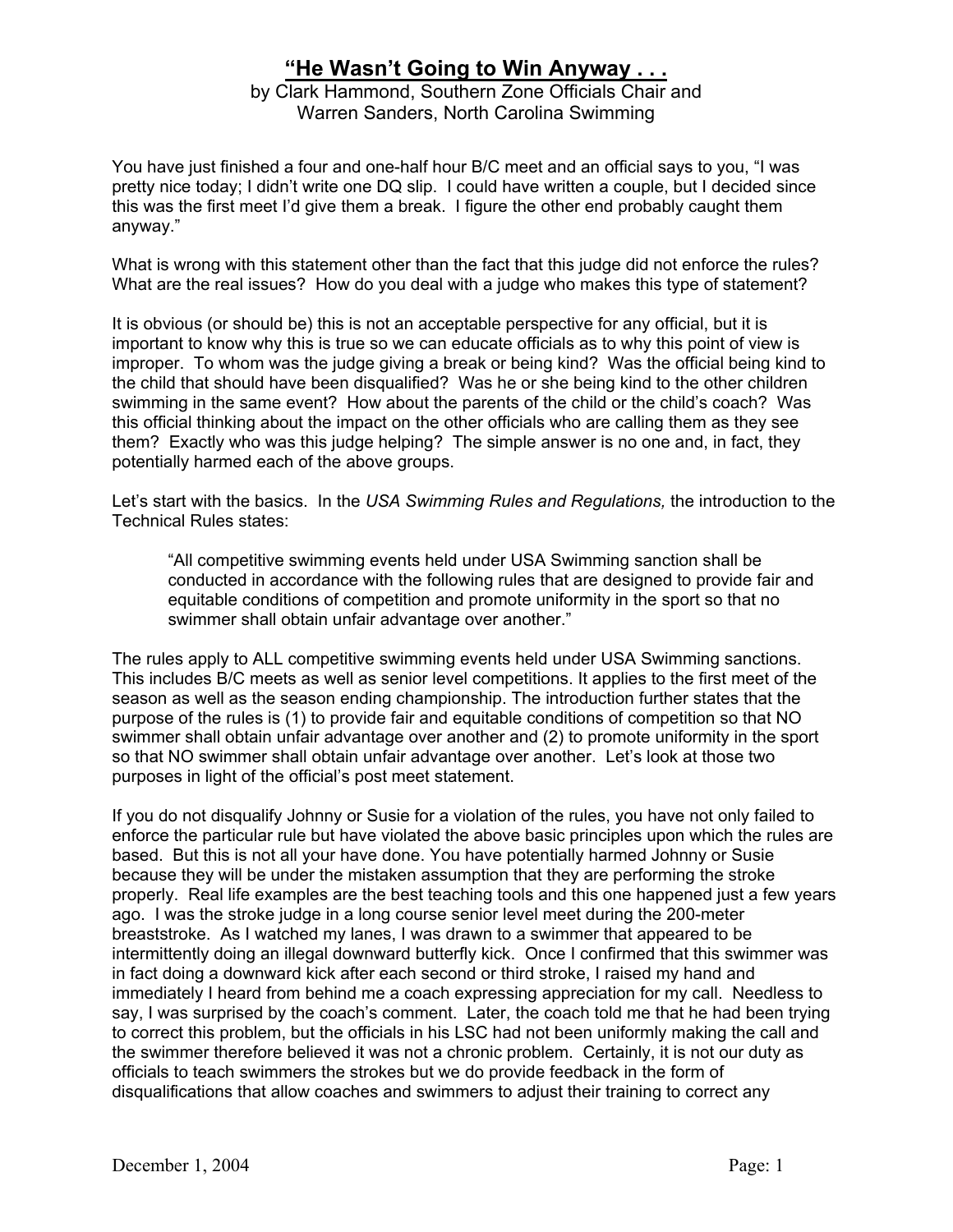## **"He Wasn't Going to Win Anyway . . .**

by Clark Hammond, Southern Zone Officials Chair and Warren Sanders, North Carolina Swimming

improper strokes. Apparently, in the coach's opinion, this had not occurred with this particular swimmer on a consistent basis. When we decide not to make a call, we leave that swimmer with the false impression that he or she is swimming the stroke in compliance with the rules.

Not only does our non-call potentially harm Johnny or Susie, it also harms the other swimmers who are performing the stroke correctly. Our rules are in place to ensure that NO swimmer obtains an unfair advantage over another. By not making the call, we are violating this fundamental principle. In most meets, we are happy to have six officials to officiate the meet. This means that we have only two stroke and turn judges at each end of the pool, each judging four lanes. In the above example, the judge felt it was OK not to disqualify Johnny or Susie because the other officials will catch the infraction. This means that one quarter of the pool was not being judged according to the rules, while the other three-quarters were. Clearly those swimmers in lanes being judged by this judge receiving an unfair advantage. There is only one judge enforcing the rules in a quarter of the pool and he or she might not see the violation. The judge may be looking at other lanes when the infraction occurs in their jurisdiction or the swimmer may not violate the rules while in the judge's jurisdiction. The violation may have been a kick infraction and the judge at the other end may not be able to see the kick because the swimmers are swimming towards them for a finish. The lighting in the swimming venue may obstruct the judge's ability to see the same infraction. If the infraction was an illegal touch, the other judge cannot make the call (even if he could see it) because it is outside his jurisdiction. So to abdicate your responsibility and to justify your actions by saying someone else will probably catch it is a failure to appreciate the real facts of the situation.

On this same issue, I have heard people say that it did not matter that they did not disqualify Johnny or Susie because they weren't going to win anyway. They argue that there was no unfair advantage. This statement is based on 20-20 hindsight. You can only know if this is true after the event is over. What if the other officials who are correctly performing their duties disqualified all of the other swimmers? Johnny or Susie would receive an award by default when in fact they should have been disqualified. You may say this is an absurd illustration and while that is true it does demonstrate that this viewpoint is results driven. You only know if it is true when it is too late to disqualify Johnny or Susie. If the meet is a small one and the top eight swimmers are being given awards, it might not be such an impossible outcome. Moreover, it is entirely possible that a swimmer may be able to achieve a faster time performing the stroke illegally than those swimmers performing the stroke correctly and thus be improperly awarded for his or her efforts.

Again, the rules speak clearly to the duties of a stroke judge and state:

"Stroke Judge — Shall operate on both sides of the pool, preferably walking abreast of the swimmers during all strokes except freestyle, during which events they may leave poolside, at the Referee's discretion; **shall ensure** that the rules relating to the style of swimming designated for the event are being observed; and **shall report** any violations to the Referee on signed slips detailing the event, the heat number, the lane number, the swimmer's name and the infraction." (Rule 102.15.3 - **emphasis added).**

The rules again speak to the duties of the turn judge and state: